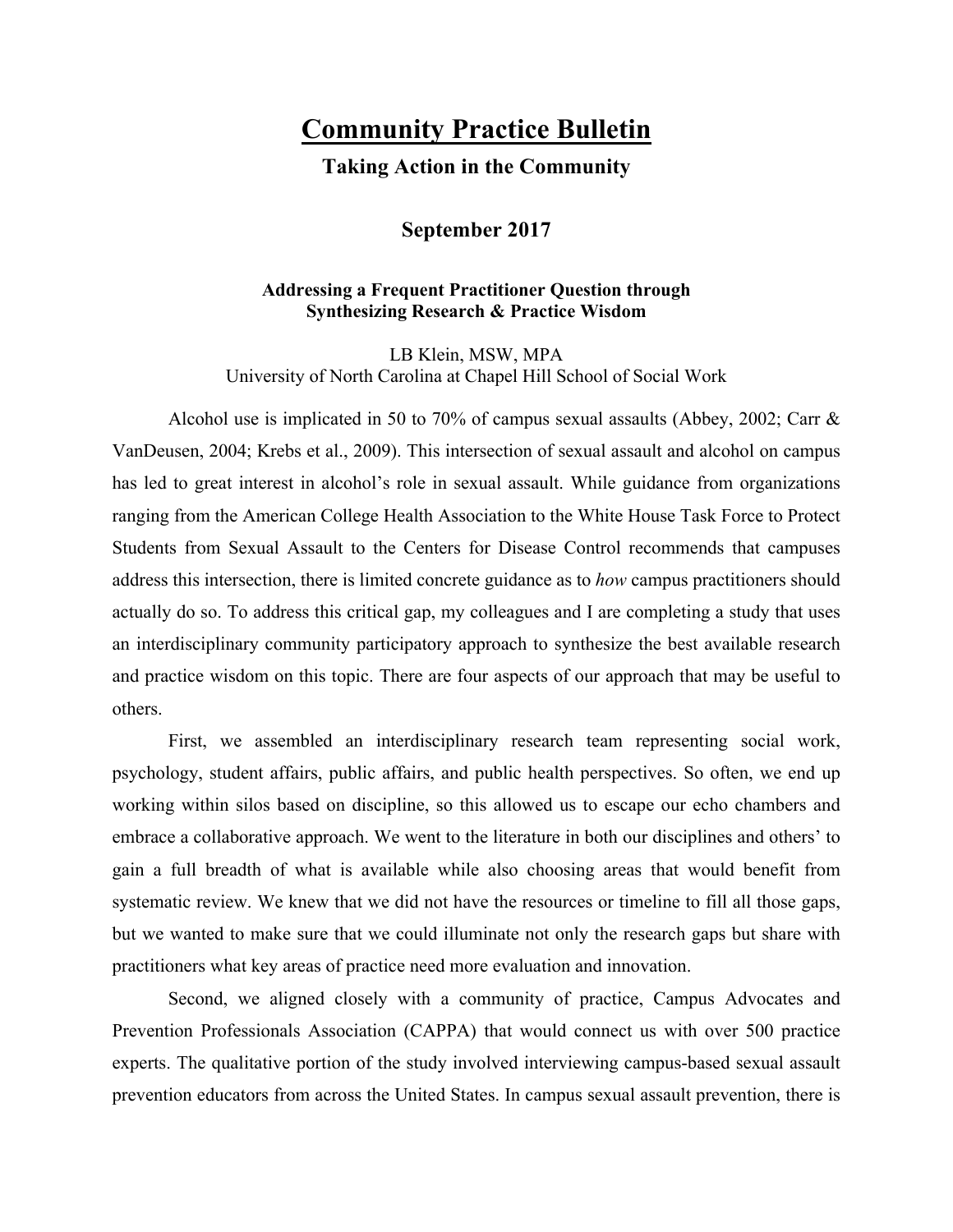often a gap between researchers and practitioners, and we sought to close that gap as much as possible in our methods. We developed the interview guide in partnership with the organization's leadership and piloted it with members. We not only asked them about their perspectives, decisionmaking, and programming but also asked them if they knew about others who were doing promising or innovative work on addressing alcohol's role in sexual assault. We worked closely with this group throughout the analysis process to ensure that the themes we identified resonated with their experiences.

Third, when we began the project, we asked our community partners how they would want to receive the findings and guidance we would develop. They mentioned that they did not frequently conduct searches of peer-reviewed literature, as they often felt those articles provided findings but not tangible next steps. Therefore, in addition to producing peer-reviewed publications, we worked from the beginning to assemble a freely available toolkit that practitioners could access via PDF. This toolkit will be available in early 2018. Because of our close partnership with the community of practice, we were then able to create a dissemination plan that would reach those who needed the information the most including through listservs, blogposts, webinars, and other venues.

Lastly, we engaged an expert advisory group who are helping us create the toolkit at all stages. Through an iterative process, we are working through the content, format, dissemination, and language included in the toolkit to ensure that it represents the interdisciplinary nature of the issue and provides practitioners evidence-informed and practice wisdom-driven strategies for addressing alcohol's role in sexual assault.

While closely engaging stakeholders throughout this entire process has sometimes been time-consuming, it has been essential to ensuring that our research is grounded not only in what is searchable in journals but what is happening on college and university campuses on the ground. Our process not only led to a larger wealth of information but also established trust with the professionals who are doing the day-to-day work to prevent sexual assault on campus, leading to more honest answers and greater likelihood that they will use our toolkit in practice.

Our preliminary findings show that campus-based practitioners want to implement evidence-based prevention practices to address alcohol's role in sexual assault but they often lack findings that can be integrated into their practice. We are looking forward to completing this process and creating venues for continued practitioner feedback in hopes that we can develop